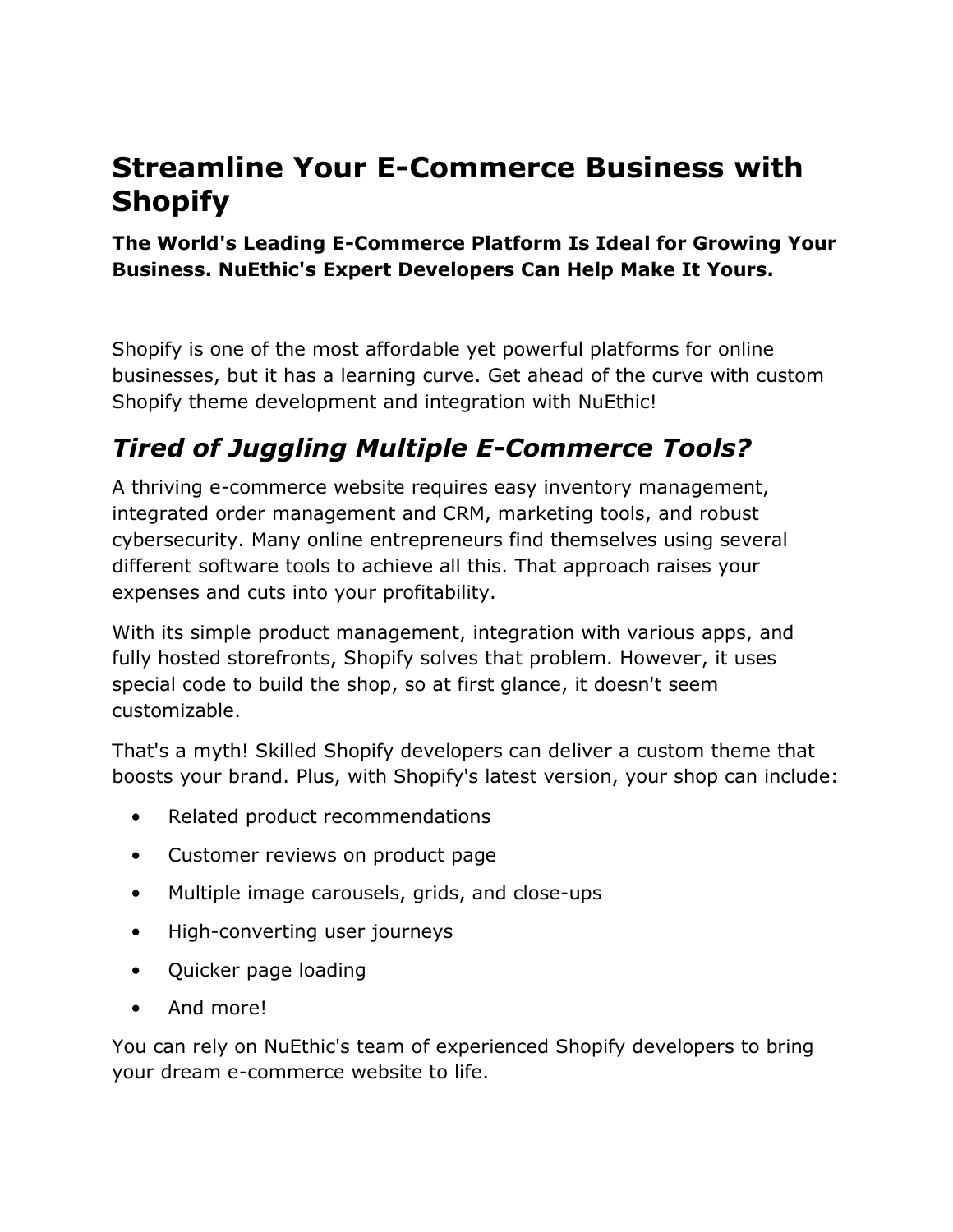[CTA button] Get a Quote

## *Why Choose Shopify?*

#### **Streamlined and Sleek**

Shopify provides a clean, intuitive interface for managing your store. It's easy for your marketing team to post content or pull order details. NuEthic handles the rest with a beautiful, user-friendly theme that your customers will love.

#### **Easy to Grow Your Business**

With all of Shopify's helpful SEO and marketing features, it's a breeze to attract new customers to your business. Your SEO expert can add meta description, redirects, and nofollow to each page — or let our team help! Our custom themes are all SEO-friendly.

#### **Secure and Compliant**

Consumers can skeptical of e-commerce sites. Earn their trust with PCIcompliant funnels, native payment gateways, SSL connections, and other cybersecurity features through the Shopify platform. At NuEthic, we'll make sure your customers can buy with confidence.

# *NuEthic - Your Shopify Experts*

Shopify has many awesome, out-of-the-box features. But to make Shopify your own, you can rely on NuEthic to craft your brand's online store on this powerful e-Commerce platform. Our custom theme developers and digital marketing experts handle everything you require to attract and convert more customers:

### **Conversion Optimization**

Make it easier for your visitors to find their desired product. Our UX experts will craft a Shopify site that draws in customers and keeps them engaged until the point of purchase.